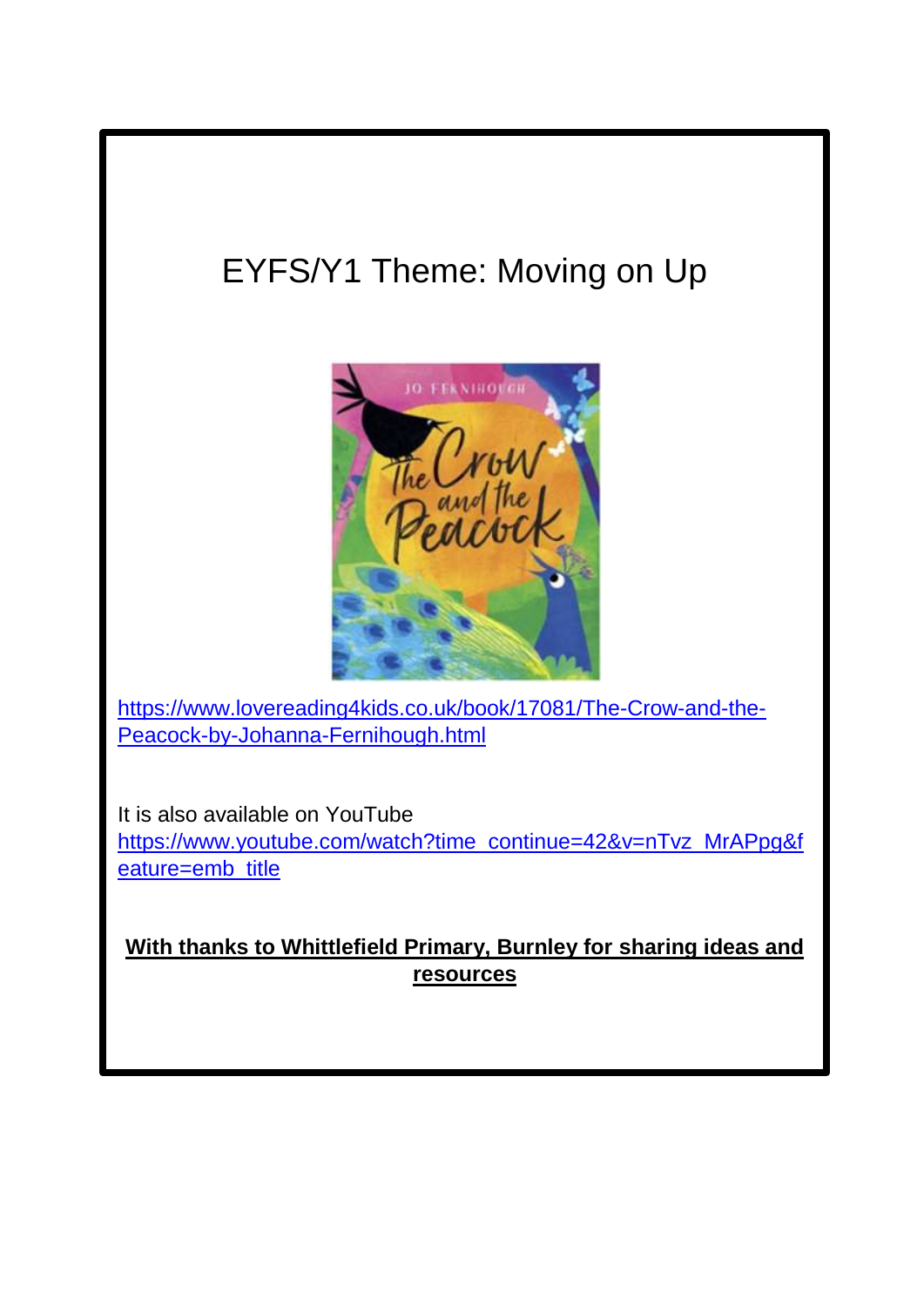**The Crow and the Peacock**

Johanna Fernihough

**There are lots of different birds featured in this story.**



**Match the birds to the reasons that the other birds think that they must be happy. Some birds may have two reasons.**

| <b>Dove</b>                           |                                       |  |
|---------------------------------------|---------------------------------------|--|
|                                       | Has a magnificent singing voice       |  |
| <b>Nightingale</b><br><b>Cockerel</b> | <b>Spends all day swimming</b>        |  |
|                                       | Has feathers that sparkle like jewels |  |
|                                       | Is so beautiful                       |  |
| Swan                                  | Has a famous call                     |  |
| <b>Peacock</b>                        | Wears the crown of a majestic king    |  |
|                                       | Has a soft cooing call                |  |

**You can cut this sheet up and stick the reasons next to the birds in your book.**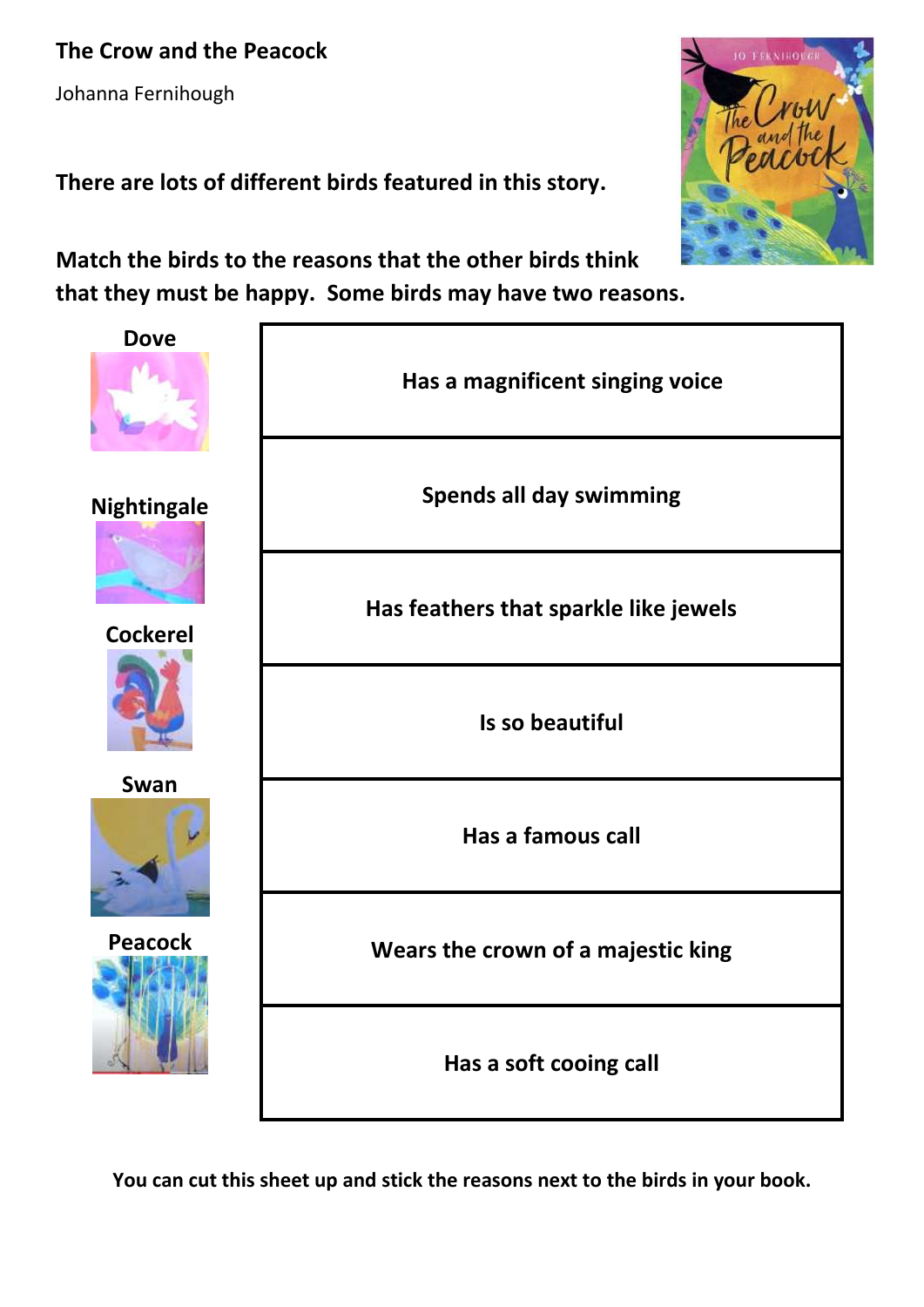#### **The Crow and the Peacock**

**The crow discovers in the end that he is happy with his dark feathers and his shrill call.**

**Think about the gifts that you have inside yourself and what makes you happy.**

**Write them on the bird below**



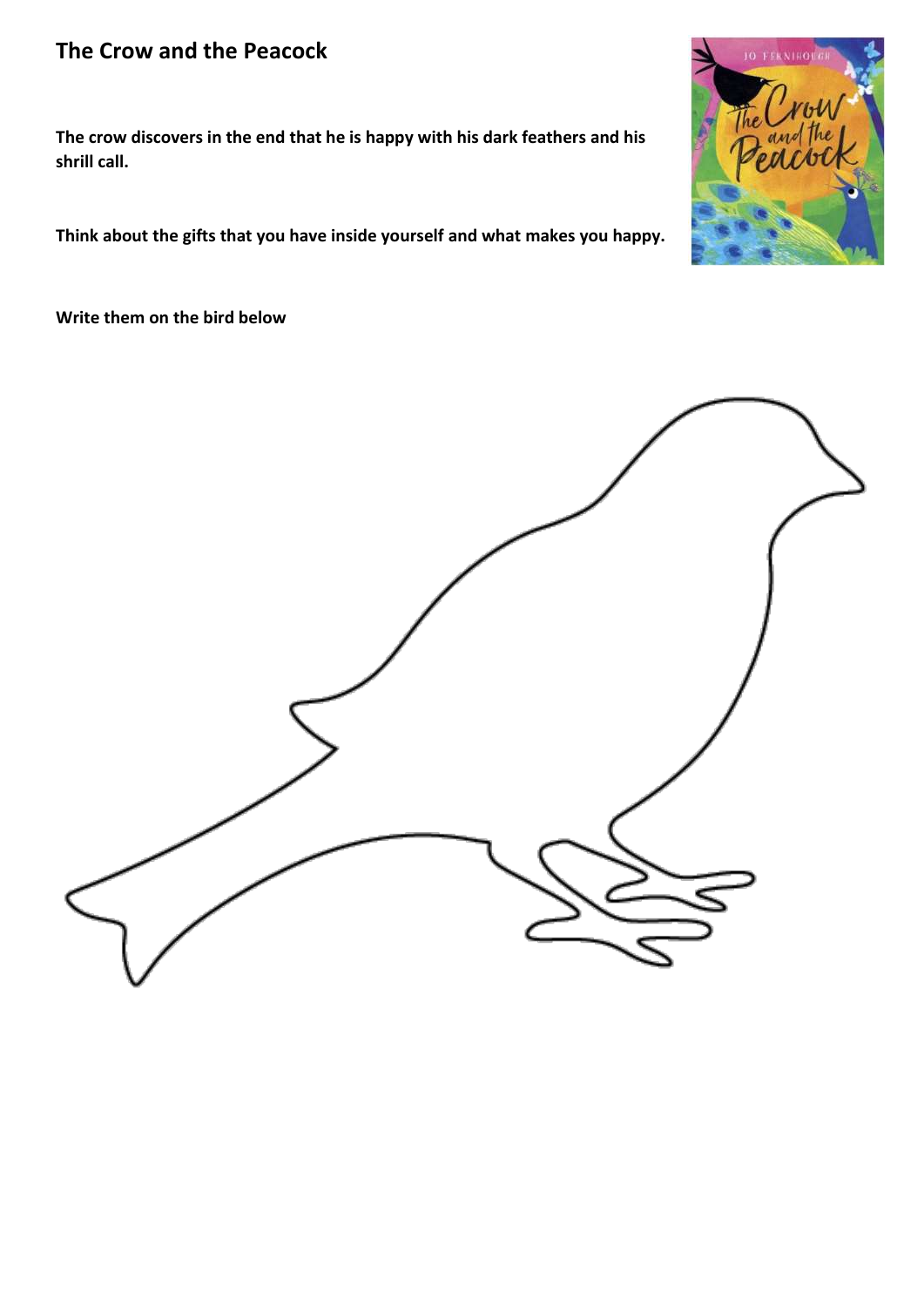## **What have you done this year to make you feel proud?**

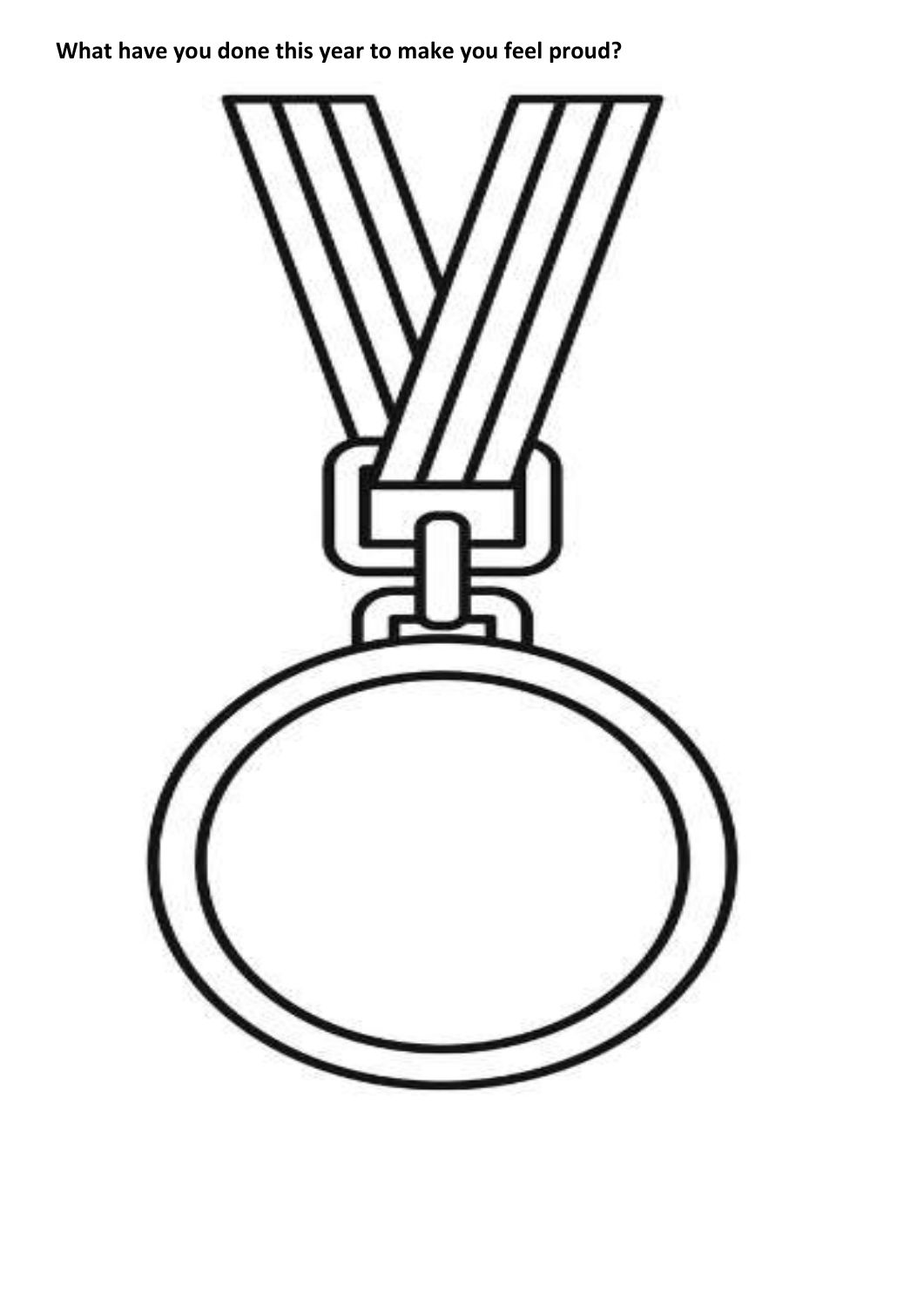Draw an example of you learning…

| <b>Learning Behaviour</b>                          | <b>Score</b><br>/10 |
|----------------------------------------------------|---------------------|
|                                                    |                     |
| Cooperation:                                       |                     |
| How well do you help and work with other people?   |                     |
|                                                    | /10                 |
| Listening:                                         |                     |
| How well do you listen to the teacher?             |                     |
| How well do you listen to others?                  | /10                 |
| <b>Resilience - 'Stick-ability':</b>               |                     |
| How well do you keep going if something is tricky? |                     |
| How well do you get on if you make mistakes?       | /10                 |
| <b>Concentration:</b>                              |                     |
| How well do you manage distractions?               |                     |
|                                                    | /10                 |
| Independence:                                      |                     |
| How well do you work by yourself?                  | /10                 |
| Keep improving:                                    |                     |
| How often do you check your work for mistakes?     |                     |
| Do you regularly try to make your work better?     | /10                 |
| How could you be a better learner next year?       |                     |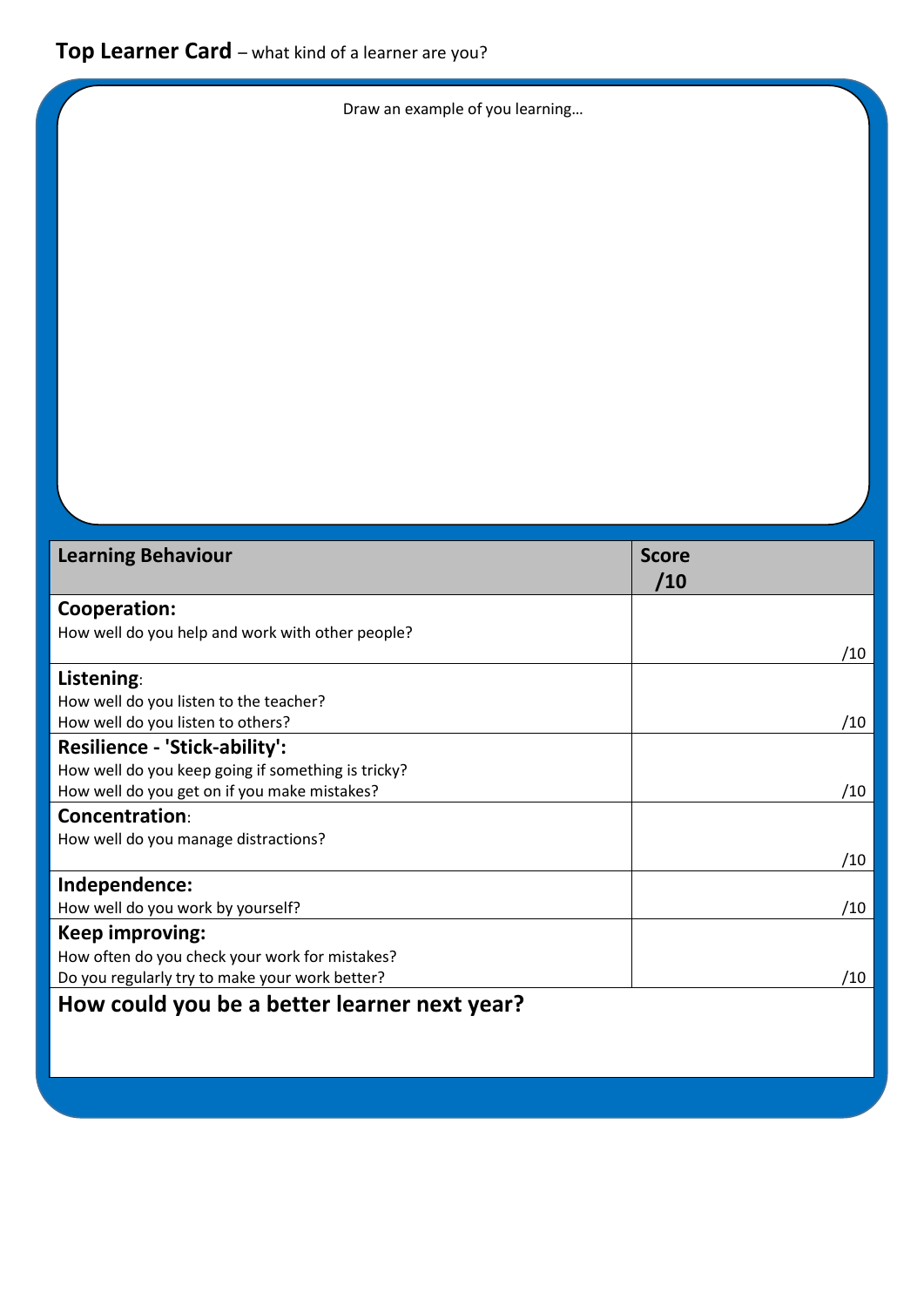**10 Things Found in a Teacher's Pocket** 

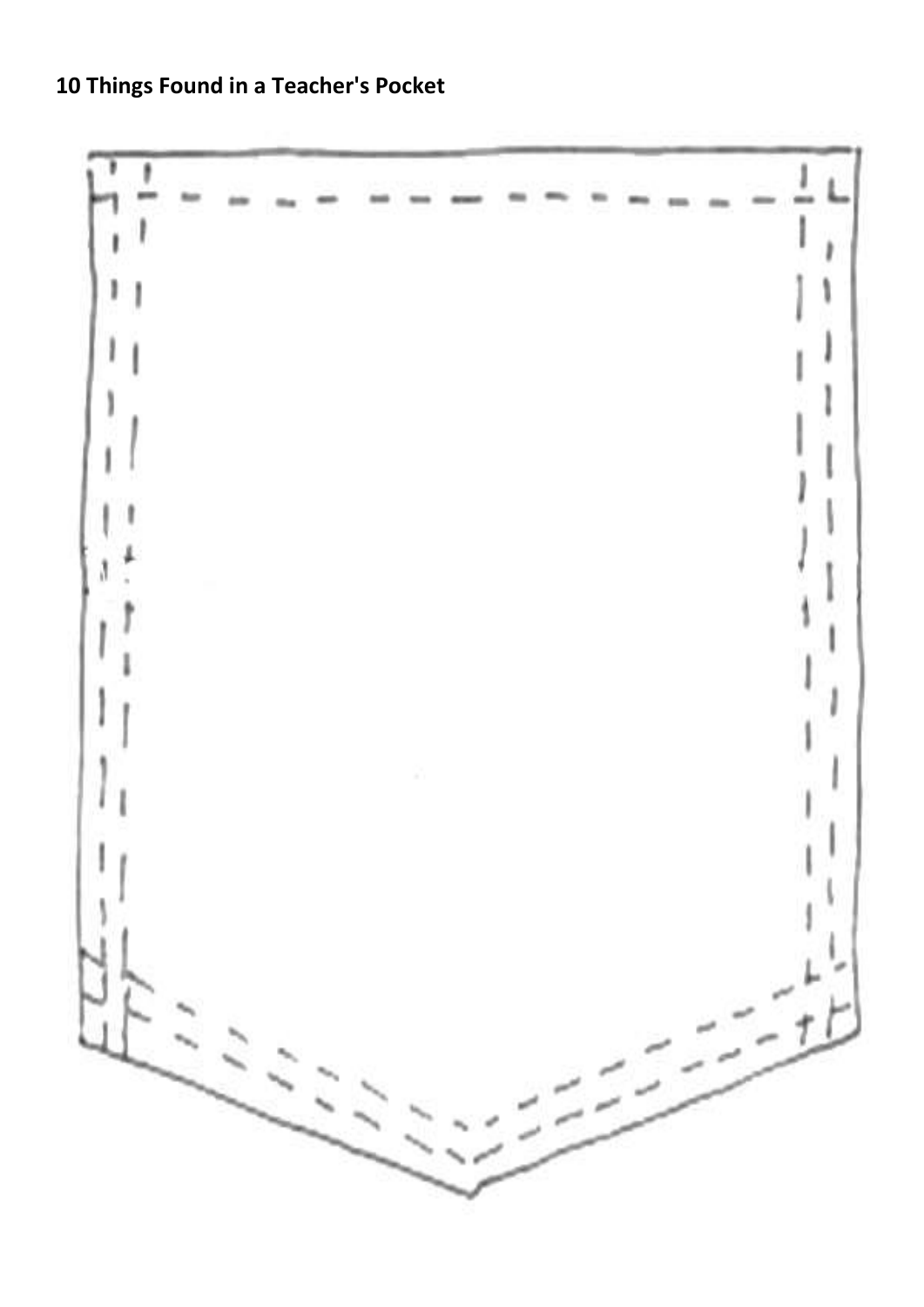## **Marvellous Me**



lt.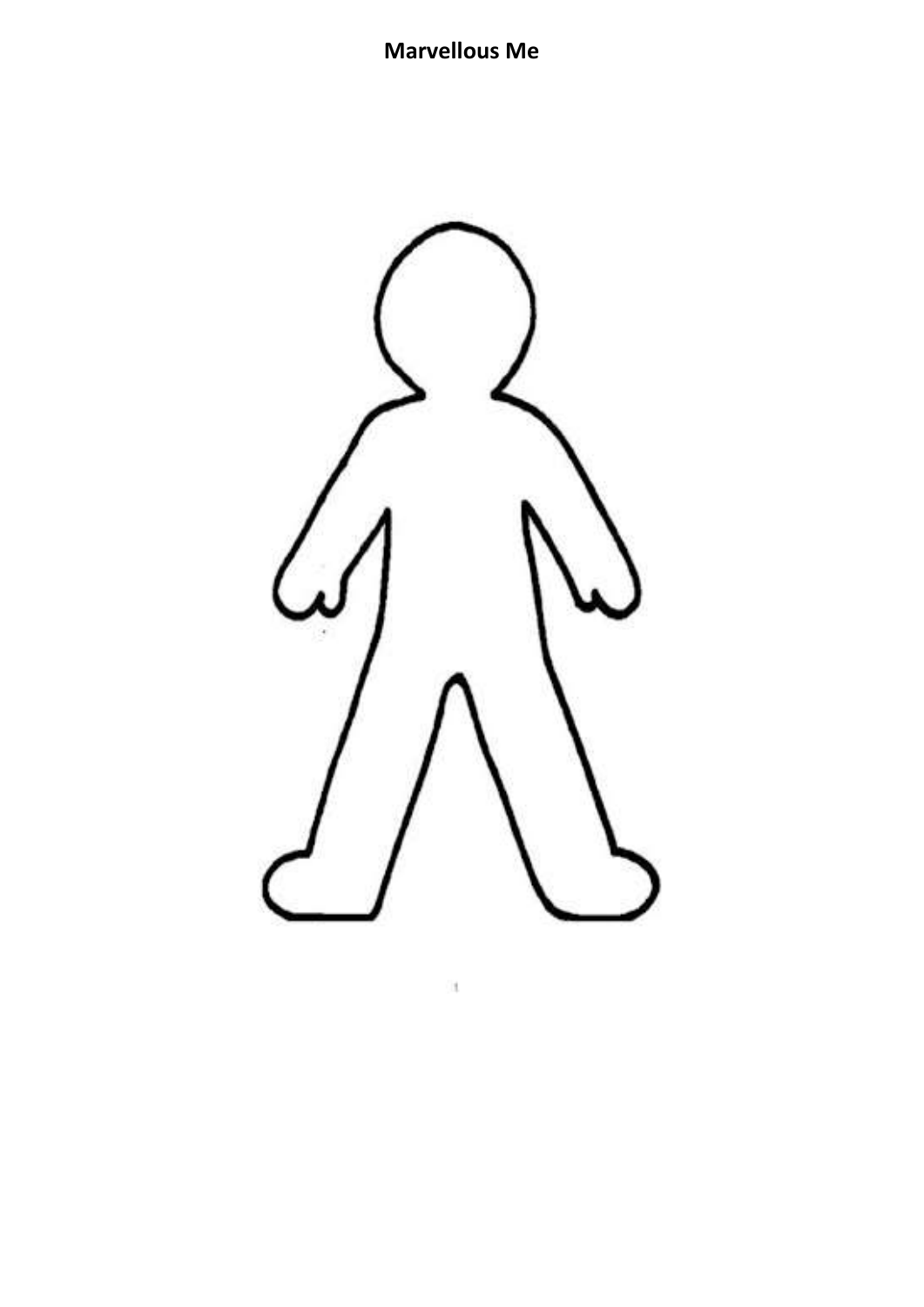## **Shield of Interests**

What are your interests?

Use a ruler to draw lines on your shield. Then add your drawings.